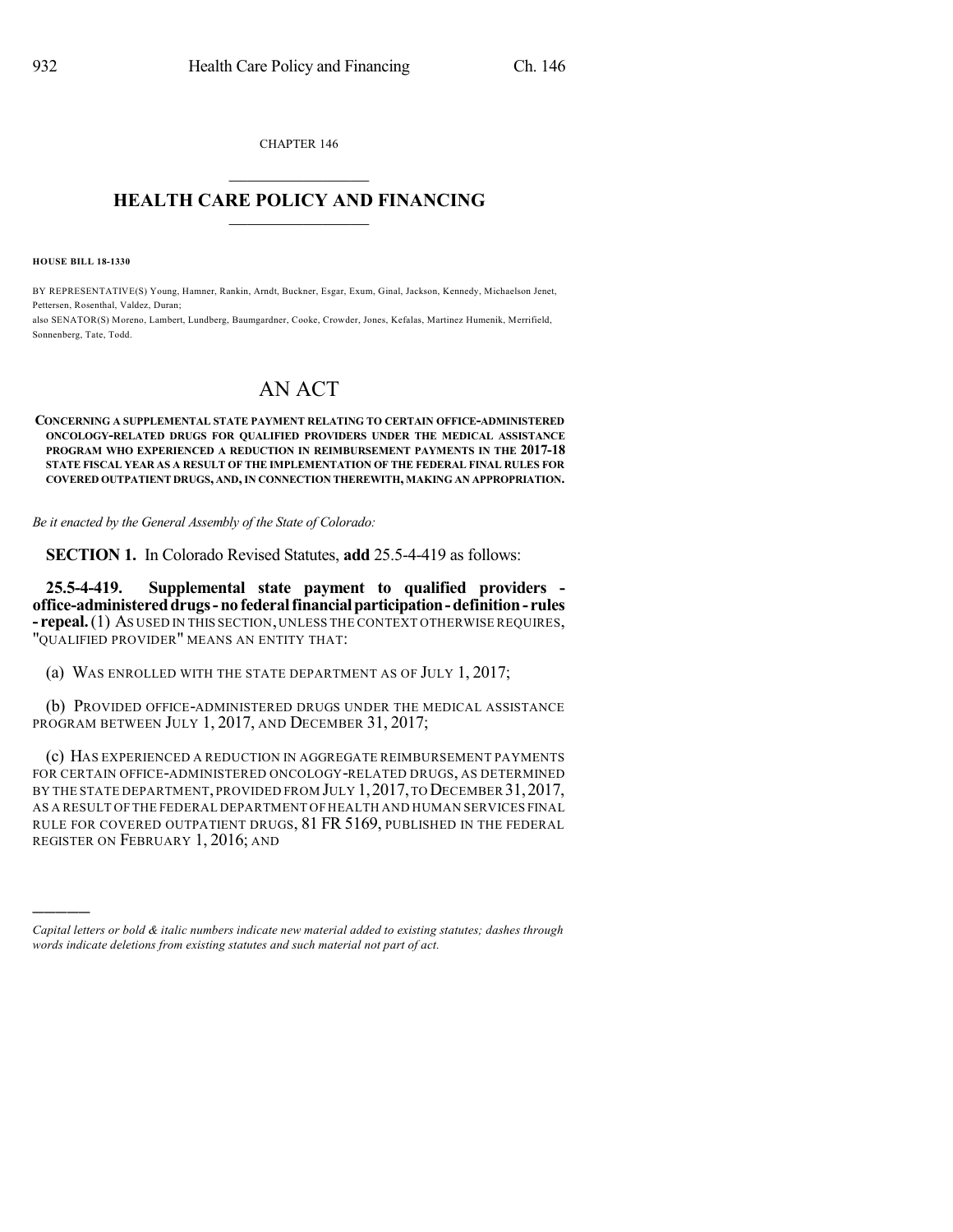(d) SATISFIES ANY OTHER CRITERIA SPECIFIED BY RULE OF THE STATE BOARD.

(2) PURSUANT TO SUBSECTION (3) OF THIS SECTION, THE STATE DEPARTMENT SHALL DISTRIBUTE MONEY APPROPRIATED FOR SUPPLEMENTAL, STATE-ONLY PAYMENTS TO QUALIFIED PROVIDERS.

(3)(a) THE STATE DEPARTMENT SHALL ALLOCATE THE MONEY APPROPRIATED FOR SUPPLEMENTAL PAYMENTS IN AMOUNTS PROPORTIONATE TO THE REDUCTION IN REIMBURSEMENT PAYMENTS RECEIVED BY QUALIFIED PROVIDERS FOR OFFICE-ADMINISTERED DRUGS AS A RESULT OF THE FEDERAL DEPARTMENT OF HEALTH AND HUMAN SERVICES FINAL RULE FOR COVERED OUTPATIENT DRUGS, 81 FR 5169, PUBLISHED IN THE FEDERAL REGISTER ON FEBRUARY 1, 2016.

(b) SUBJECT TO SUBSECTION (1)(a) OF THIS SECTION, THE STATE DEPARTMENT SHALL DETERMINE THE SUPPLEMENTAL PAYMENT FOR EACH QUALIFIED PROVIDER BASED ON THE FOLLOWING FACTORS:

(I) THE DIFFERENCE BETWEEN THE AMOUNT THAT THE QUALIFIED PROVIDER WOULD HAVE RECEIVED UNDER THE COLORADO MEDICAID FEE SCHEDULE, EFFECTIVE JUNE 1, 2017, PRIOR TO THE IMPLEMENTATION OF THE FEDERAL DEPARTMENT OF HEALTH AND HUMAN SERVICES FINAL RULE FOR COVERED OUTPATIENT DRUGS, 81 FR 5169, PUBLISHED IN THE FEDERAL REGISTER ON FEBRUARY 1, 2016, AND THE AMOUNT THE QUALIFIED PROVIDER RECEIVED UNDER THE COLORADO MEDICAID FEE SCHEDULE, EFFECTIVE JULY 1, 2017, FOR OFFICE-ADMINISTERED DRUGS PROVIDED BETWEEN JULY 1, 2017, AND DECEMBER 31, 2017;

(II) THE SERVICES ACTUALLY PROVIDED BY EACH QUALIFIED PROVIDER UNDER THE MEDICAL ASSISTANCE PROGRAM FROM JULY 1, 2017, TO DECEMBER 31, 2017; AND

(III) AVAILABLE APPROPRIATIONS.

(4) (a) ONCE THE STATE DEPARTMENT HAS DETERMINED THE AMOUNT OF THE SUPPLEMENTAL PAYMENTS, THE STATE DEPARTMENT SHALL ALLOW QUALIFIED PROVIDERS TO EXAMINE THE CALCULATION OF THE PAYMENTS PRIOR TO FINALIZING THE DISTRIBUTION OF FUNDING AND SHALL CONSIDER FEEDBACK FROM QUALIFIED PROVIDERS PRIOR TO FINALIZING THE DISTRIBUTION. A QUALIFIED PROVIDER MAY REQUEST THAT THE STATE DEPARTMENT RECALCULATE THE SUPPLEMENTAL PAYMENT AMOUNT WITHIN THIRTY DAYS AFTER NOTIFICATION OF THE SUPPLEMENTAL PAYMENT AMOUNT.

(b) THE STATE DEPARTMENT SHALL DISTRIBUTE THE SUPPLEMENTAL PAYMENTS TO QUALIFIED PROVIDERS NO LATER THAN DECEMBER 31, 2018. ONCE PAYMENTS HAVE BEEN DISTRIBUTED, THE STATE DEPARTMENT SHALL NOT RECALCULATE OR RE-ESTIMATE THE PAYMENTS FOR THE PURPOSE OF CHANGING THE DISTRIBUTION. THE STATE DEPARTMENT MAY RECOVER PAYMENTS MADE TO A QUALIFIED PROVIDER PURSUANT TO THIS SECTION IF THE STATE DEPARTMENT DETERMINES THAT THE PAYMENTS WERE MATERIALLY AFFECTED BY FRAUDULENT CLAIMS SUBMISSIONS MADE BY THAT QUALIFIED PROVIDER UNDER THE MEDICAL ASSISTANCE PROGRAM.